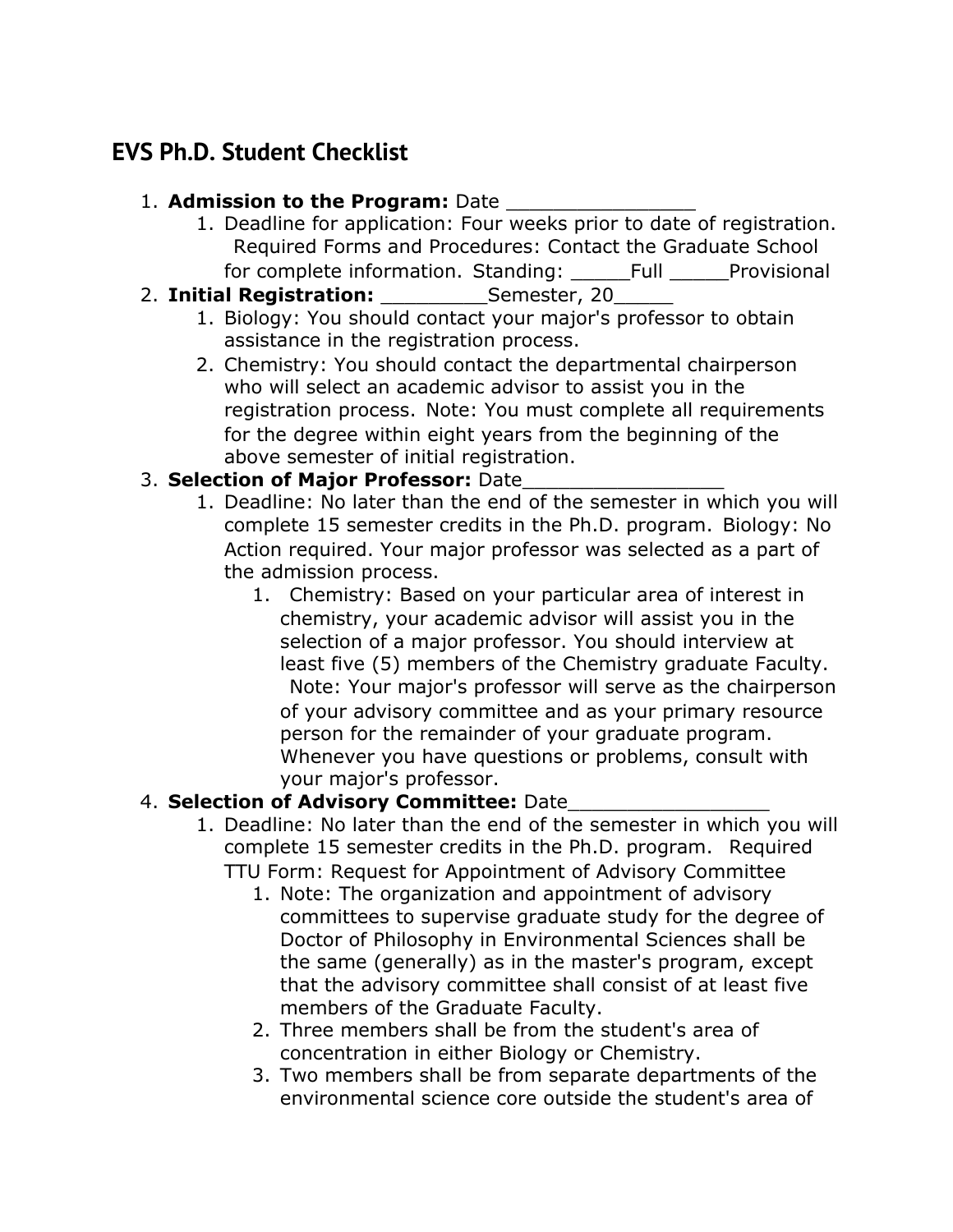concentration. Changes in a Ph.D. advisory committee must adhere to all policies and procedures governing graduate study at the University, as contained in the Graduate Catalog and administered by the Vice-President for Research and Graduate Studies.

#### 5. **Approval of Proposed Program of Study:** Date

- 1. Deadline: No later than the end of the semester in which you will complete 15 semester credits in the Ph.D. program.
	- 1. Required TTU form: Proposed Program of Graduate Study.
	- 2. Note: Your Proposed Program of Study is a comprehensive list of all courses you will take as a part of your doctoral program. It must include a minimum of 61 semester credits, consisting of at least 43 credits in course work beyond the bachelor's degree and at least 18 credits in Research and Dissertation.
	- 3. The course work must include 13 credits in "core courses" and 12 credits in 7000-level courses. It may include up to 18 credits in course work (excluding Research and Thesis) taken as part of an accredited graduate program.

#### 6. **Research Plan:** Date

- 1. Deadline: The Research Plan must be completed by the end of the second semester for Biology Concentration students and the end of the third semester (excluding summers) for full-time students and at a date agreeable with the Advisory Committee for part-time students.
	- 1. Required TTU Form: Research Plan Cover Sheet : The Research Plan must be approved by the students Graduate Advisory Committee. The Research Plan Cover Sheet must be attached to the cover of the Research Plan and kept on file in the office of the Director of the Ph.D. Program in Environmental Sciences.
	- 2. Oral Presentation and defense of the Research Plan is required. Each member of the Students Graduate Advisory Committee should be given at least one week to review the written portion before defense.
	- 3. If the advisory committee feels it is necessary for the student to undertake additional coursework following the oral presentation, the Substitution form or completed Program of Study should be attached to the Research Plan as well. (both forms are found either in the Forms section of the website, or in the appendix of the handbook).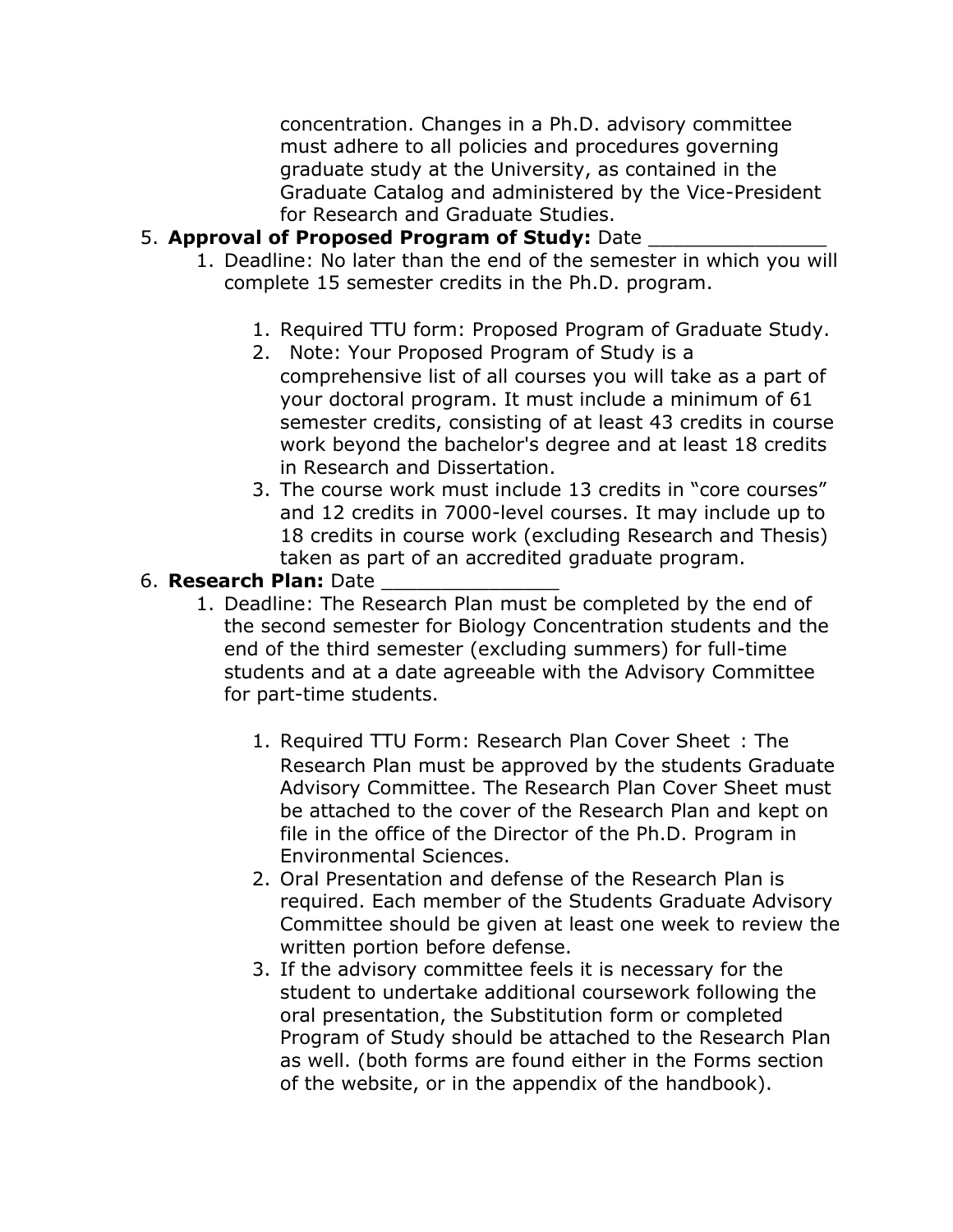# 7. **Reclassification to Full Standing, (if**

### **applicable):** Date\_\_\_\_\_\_\_\_\_\_

- 1. Deadline: No later than the end of the semester in which you will complete 15 semester credits in the Ph.D. program.
	- 1. Required TTU form: Application for Reclassification to Full Standing.
	- 2. Note: If you were admitted to the program in Provisional Standing, the conditions which must be satisfied before reclassification to Full Standing were listed on the Certificate of Admission.

# 8. **Environmental Science Seminar/Chemistry Concentration:**

- 1. EVS 7910 should be completed the semester before the Comprehensive Exam for Chemistry Concentration students.
- 2. This seminar will be given to the faculty and students of the Environmental Sciences Ph.D. program and any other faculty who may wish to attend. The seminar may cover any topic in Environmental Chemistry but may not include research outlined in the student's Research Plan.
- 3. A 50-minute seminar should be prepared. This seminar should be scheduled with the Department of Chemistry Seminar Chairman the semester you plan to take this course.
- 4. Chemistry Concentration students are required to give a second 50-minute seminar - their defense seminar - during the semester they plan to graduate. This seminar should also be scheduled with the Chemistry Department Seminar Chairman and will include representative data from their dissertation.

# 9. **Environmental Science / Biology Concentration:**

- 1. EVS 7910 should be taken the semester you plan to graduate.
- 2. The requirement of EVS 7910 is met by formal presentation of your research dissertation and should be scheduled with your mentor and/or the Biology Department Seminar Chairman, whichever is applicable.

### 10. **Comprehensive Exam:**

- 1. Successful completion of the Comprehensive Examination must be achieved in a timely fashion.
- 2. Divisional requirements of the Comprehensive Examination must be met within a year following the completion of 80% of the course work in the student's Program of Study, including successful completion of all core courses.
- 3. It shall be the student's responsibility, in consultation with his/her research advisor, to schedule this examination at a date agreeable to the whole examining committee. The committee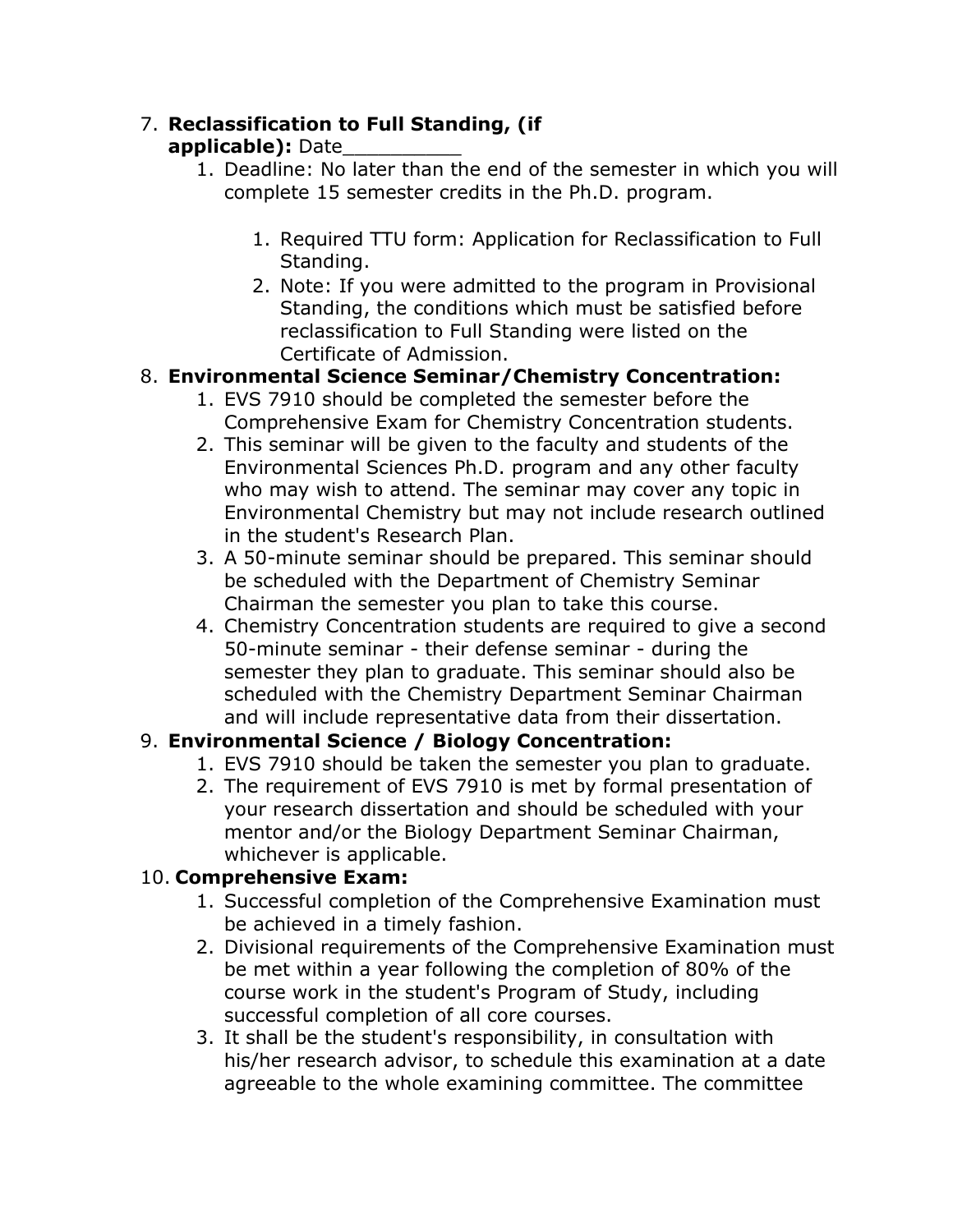shall be given at least two months advance notice of the Examination date in order to make preparations.

- 4. Any second attempts to pass portions of the Comprehensive Examination must be scheduled in the subsequent (Fall/Spring) semester.
- 5. Failure to follow these procedures shall result in the student's dismissal from the program. Any appeal by the student for exceptions to this policy shall be made in writing and submitted to the Executive Committee of the Ph.D. program.

### 11. **Admission to Candidacy:** Date

- 1. Required TTU form: Memorandum from the chairperson of your advisory committee to the Vice-President for Research and Graduate Studies. Admission to candidacy is based on the recommendation of your advisory committee. You must have:
- 2. Satisfactorily completed eighty percent of the course work in your proposed program of study;
- 3. Satisfactorily completed your comprehensive examination; and
- 4. Submitted a proposed doctoral research project (research plan) which has been approved by your advisory committee.

### 12. **Submission of Application for Graduation:** Date

- 1. Deadline: The beginning of the semester in which the degree is expected to be conferred.
	- 1. See the calendar in the Graduate Catalog for the date.
	- 2. Required TTU form: Application for Graduation. This application is for a specific Commencement Exercise.
	- 3. If you do not complete all requirements for graduation as anticipated, another Application for Graduate must be submitted.
	- 4. Deadline: At least three weeks prior to your anticipated date of graduation.
	- 5. Required TTU form: Memorandum from the chairperson of your advisory committee to the Vice-President for Research and Graduate Studies.
		- 1. Note: After all members of your advisory committee have had an opportunity to read the complete final draft of your dissertation, the chairperson of your advisory committee will schedule a meeting of the committee to hear your presentation and defense of the research. The committee may accept the dissertation as presented or may request modifications or further research. It is recommended that the oral defense be scheduled well in advance of the above deadline.